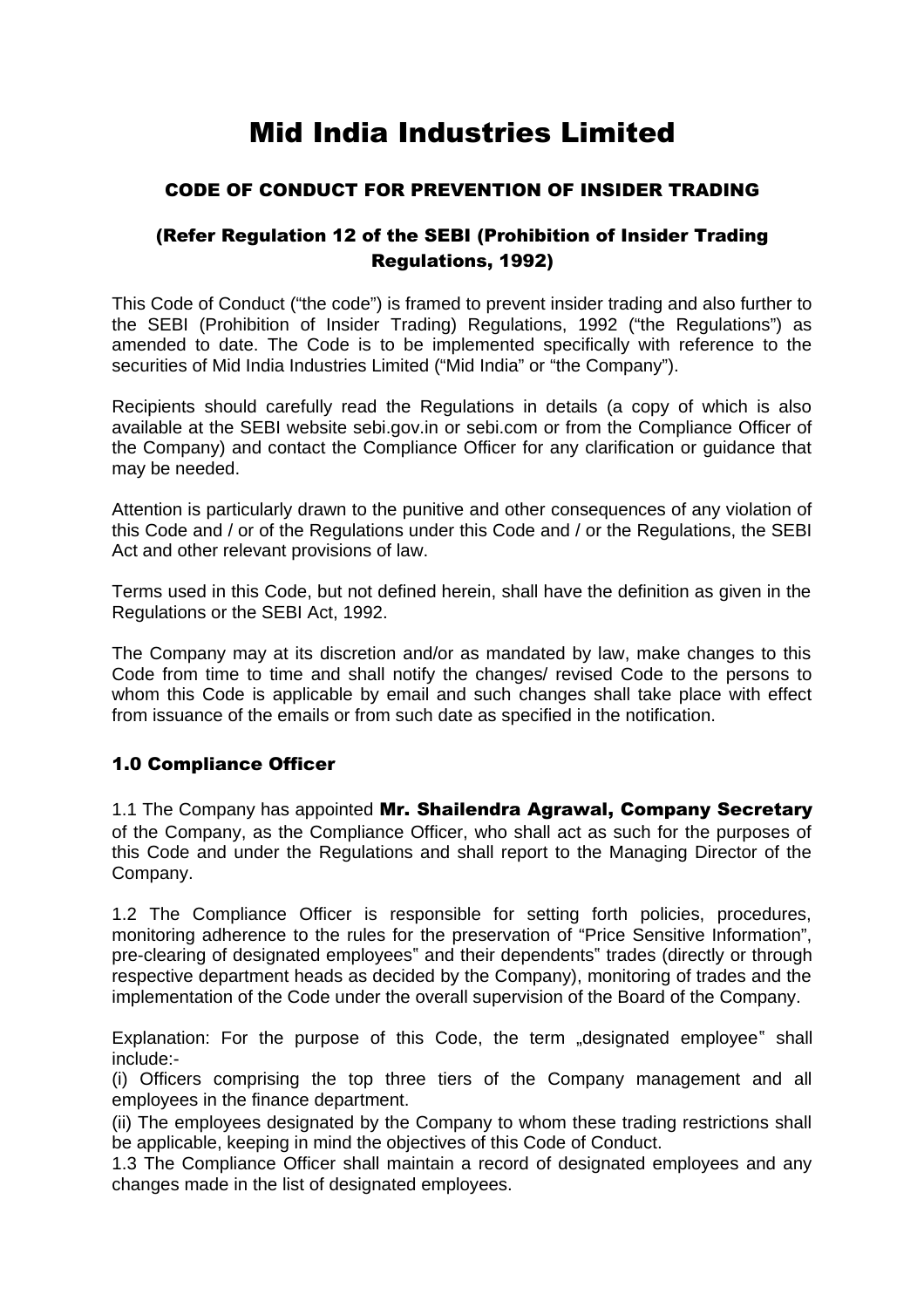1.4 The Compliance Officer shall assist all the employees in addressing any clarifications regarding the Securities and Exchange Board of India (Prohibition of Insider Trading) Regulations, 1992 and the Company's code of conduct.

### 2.0 Preservation of "Price Sensitive Information"

2.1 Employees/ director shall maintain the confidentiality of all Price Sensitive Information. Employees/ directors shall not pass on such information to any person directly or indirectly by way of making a recommendation for the purchase or sale of securities.

#### 2.2 Need to know

2.2.1 Price Sensitive Information is to be handled on a "need to know" basis, i.e., Price Sensitive Information should be disclosed only to those within the Company who need the information to discharge their duty.

2.2.2 All non-public information directly received by any employee should immediately be reported to the head of the department.

2.3 Limited access to confidential information

Files containing confidential information shall be kept secure. Computer files must have adequate security to login and password etc.

## 3.0 Prevention of misuse of "Price Sensitive Information"

3.1 All directors/ officers and designated employees of the Company shall be subject to trading restrictions as enumerated below:-

3.2 Trading window

3.2.1 The trading window shall commence from date of intimation to stock exchange in respect of various price sensitive matters including those referred to in para 3.2.3.

3.2.2 When the trading window is closed the directors, officers and designated employees shall not trade in the Company's securities in such period.

3.2.3 The trading window shall be, inter alia, closed at the time of:-

- (a) Declaration of Financial results (quarterly, half yearly and annual)
- (b) Declaration of dividends (interim and final)
- (c) Issue of securities by way of public / right/ bonus etc.
- (d) Any major expansion plans or execution of new project.
- (e) Amalgamation, mergers, takeovers and buy back.
- (f) Disposal of whole or substantially whole of the undertaking.
- (g) Any changes in policies, plans or operations of the Company
- (h) Such other events or circumstances as may be notified by the Compliance Officer.

3.2.4 The trading window shall be opened 24 hours after the information referred to in Para 3.2.3 is made public.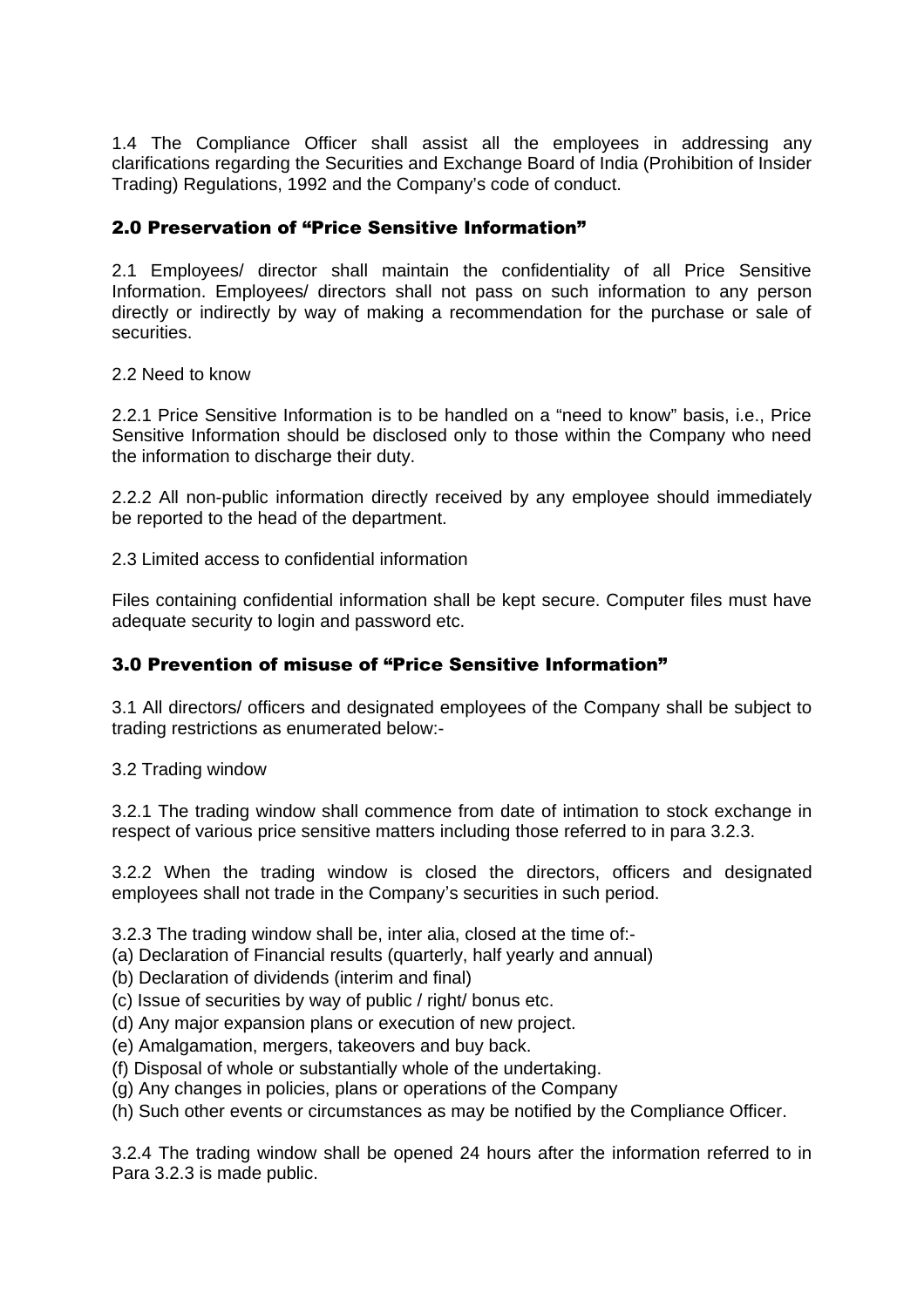3.2.5 All directors/ officers/ designated employees of the Company shall conduct all their dealings in the securities of the Company only in a valid trading window and not deal in any transaction involving the purchase or sale of the Company"s securities during the periods when trading window is closed, as referred to in Para 3.2.3 to 3.3.4 or during any other period as may be specified by the Company from time to time.

#### 3.3 Pre clearance of trades

3.3.1 All directors/ officers/ designated employees of the Company and their dependents who intend to deal in the securities of the Company should pre- clear the transactions as per the pre-dealing procedure as described hereunder.

3.3.2 An application may be made in such form as the Company may notify in this regard, to the Compliance Officer indicating the estimated number of securities that the designated employee/ officer/ director intends to deal in, the details as to the depository with which he has a security account, the details as to the securities in such depository mode and such other details as may be required be any rule made by the Company in this behalf.

3.3.3 An undertaking shall be executed in favour of the Company by such designated employee/ director/ officer incorporating, inter alia, the following clauses, as may be applicable:

(a) That the employee / director/ officer does not have any access or has not received "Price Sensitive Information" upto the time of signing the undertaking.

(b) That in case the employee/ director/ officer has access to or receives "Price Sensitive Information" after the signing of the undertaking but before the execution of the transaction he/she shall inform the Compliance Officer of the change in his position and that he/she would completely refrain from dealing in the securities of the Company till the time such information become public.

(c) That he/she has not contravened the Code of Conduct for prevention of insider trading as notified by the Company from time to time.

#### 4.0 Other restrictions

4.1 All directors/ officers/ designated employees and their dependents shall execute their order in respect of securities of the Company within one week after the approval of pre clearance is given. If the order is not executed within one week after the approval is given the employee/ director must pre clear the transaction again.

4.2 All directors/ officers/ designated employees who buy or sell any number of share of the Company shall not enter into an opposite transaction i.e. sell or buy any number of shares during next six months following the prior transaction. All directors/ officers/ designated employees shall also not take position in derivative transactions in the shares of the Company at any time.

In the case of subscription in the primary market (Initial Public Offer), the above mentioned entities shall hold their investments for a minimum period of 30 days. The holding period would commence when the securities are actually allotted.

4.3 In case the sale of securities is necessitated by personal emergency, the holding period may be waived by the Compliance Officer after recording in writing his/ her reasons in this regard.